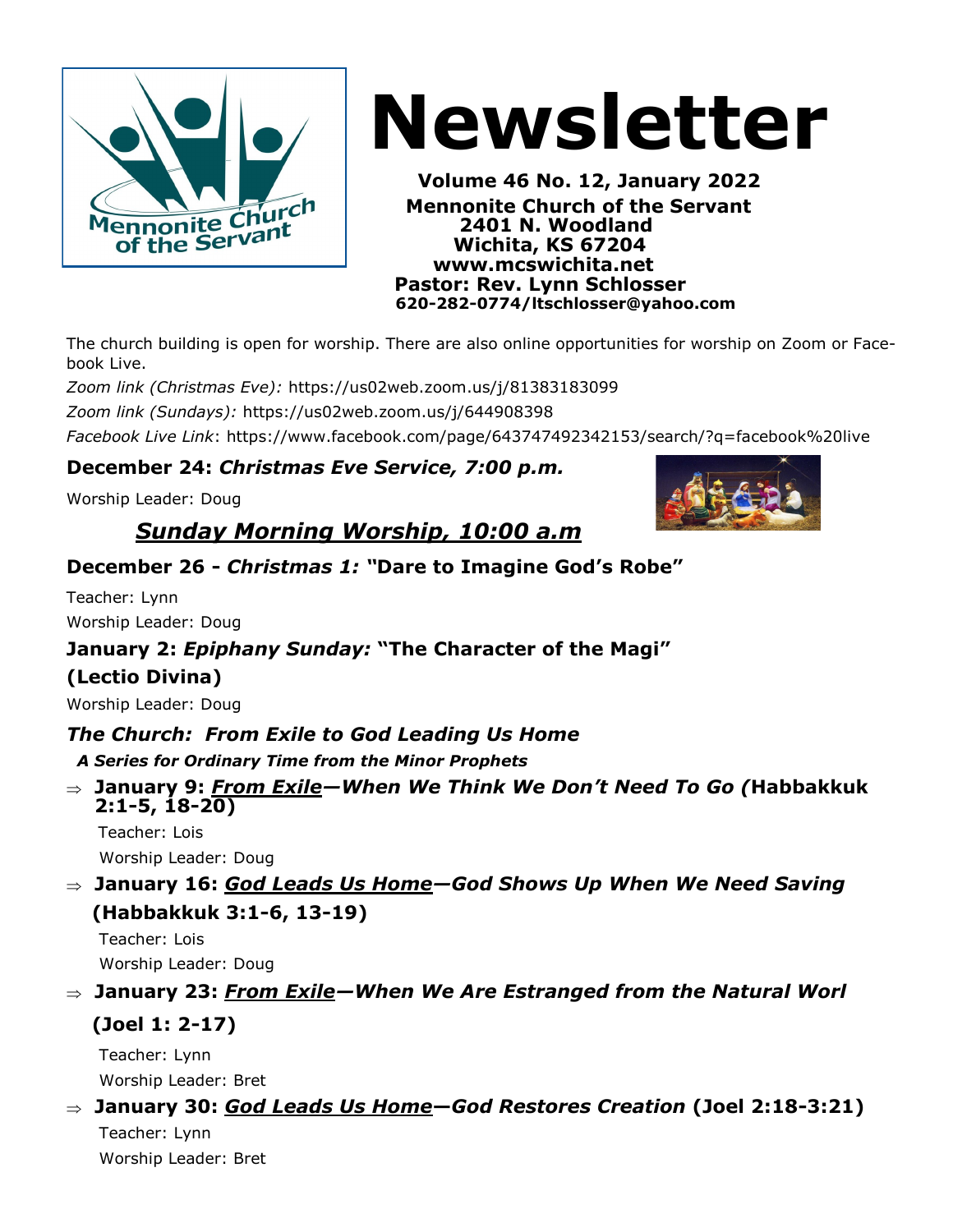#### **MCC School Kits**

The pencil drive for building 200 MCC School kits by this summer continues through Sunday, December 26. We have nearly met our goal, but we need a few more.

January begins a ruler drive. Rulers should be 12" plastic and flexible. Once again our goal is to collect 200 rulers by the end of the month.

#### **You are not your age…..a poem**

You are not your age nor the size of clothes you wear. You are not a weight or the shade of your hair. You are not your past or the color of your cheeks. But... You are the books you read

and every word you speak. You are the hurt, pained voice and the sadness you hide.

You're the sweetness of your laughter and every tear you've cried.

You're the songs you sing loudly when you know you're all alone. You are every place you've been to and each one you call home. You are what you believe in and all the people you love. You're the colors of your room and the future you dream of. You are made of so much beauty but it seems you forgot when you decided you were defined by all the things you're not.

-Becca Schlosser

#### **Afghan Refugees**

New arrivals of Afghan refugees continue, and the International Refugee Committee needs donations to meet the need. kitchenware, including tea kettles, are still the priority. Donations can be brought to the church, at least through the month of January.

#### **Nancy's Birthday Memorial**

In commemoration of Nancy Hurd's death and in recognition of her love for board games, Jenny and her co-collaborators are planning an evening of remembrance and fun in the church building on the evening of February 5, the day before Nancy's birthday, Masks will be required. Stay tuned for more information,

#### **Carpet Cleaning**

OxiFresh will be cleaning all of the carpeted areas in the church building the morning of January 10. On Sunday afternoon, Aposento Alto will take all of the furniture off of the carpet (not including the piano), and volunteers from MCC are needed to put the furniture back, starting at 3:00 on the 10th, For more information, contact Geneva.



Warm and joyful greetings from the Executive Board and the national staff of Mennonite Church USA! May God's abiding peace and hope be with you as you celebrate Jesus' birth.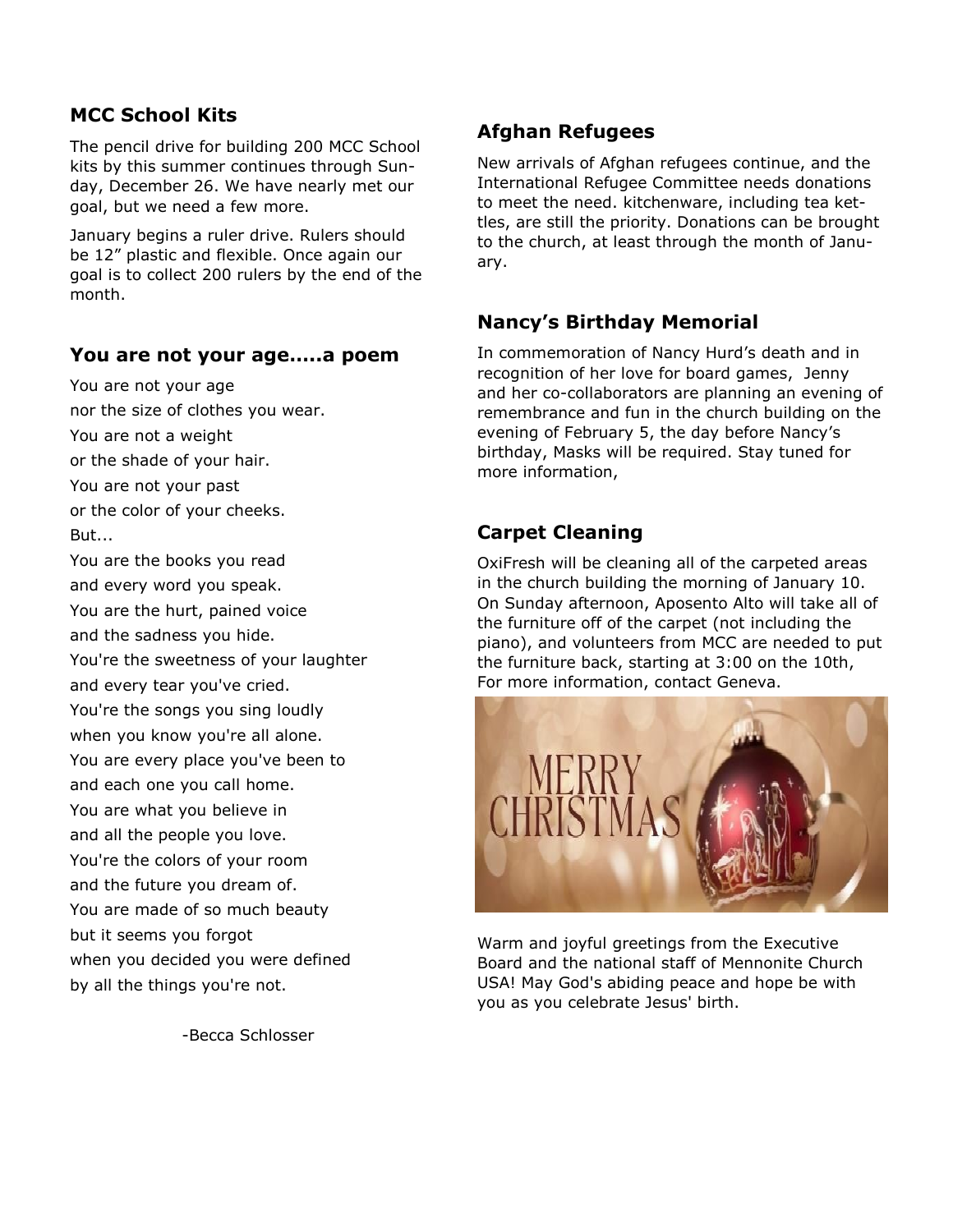#### **Mennonite Church of the Servant Financial Narrative As of November 2021**

#### **We collected:**

| <b>Budget Offerings</b>          | 39,863.64\$     |
|----------------------------------|-----------------|
| <b>Designated Offerings</b>      |                 |
| In-kind Donation                 | 163.00          |
| Retreat                          | 68.00           |
| <b>Sharing Fund Donations</b>    | 450.00          |
| Total income                     | 40,544.64\$     |
| We spent offerings on:           |                 |
| Conference Support               | 1,111.37\$      |
| <b>Congregational Enrichment</b> | 618.12          |
| Leadership                       | 30,184.00       |
| <b>Meeting House</b>             | 9,186.12        |
| <b>Operating Expense</b>         | 1,432.37        |
| <b>Sharing Fund</b>              | 506.18          |
| Retreat                          | 75.00           |
| Total expense                    | (43, 113.16)    |
| We paid down our loans           | (5,435.62)      |
| We spent more than we collected  | $(8,004.14)$ \$ |